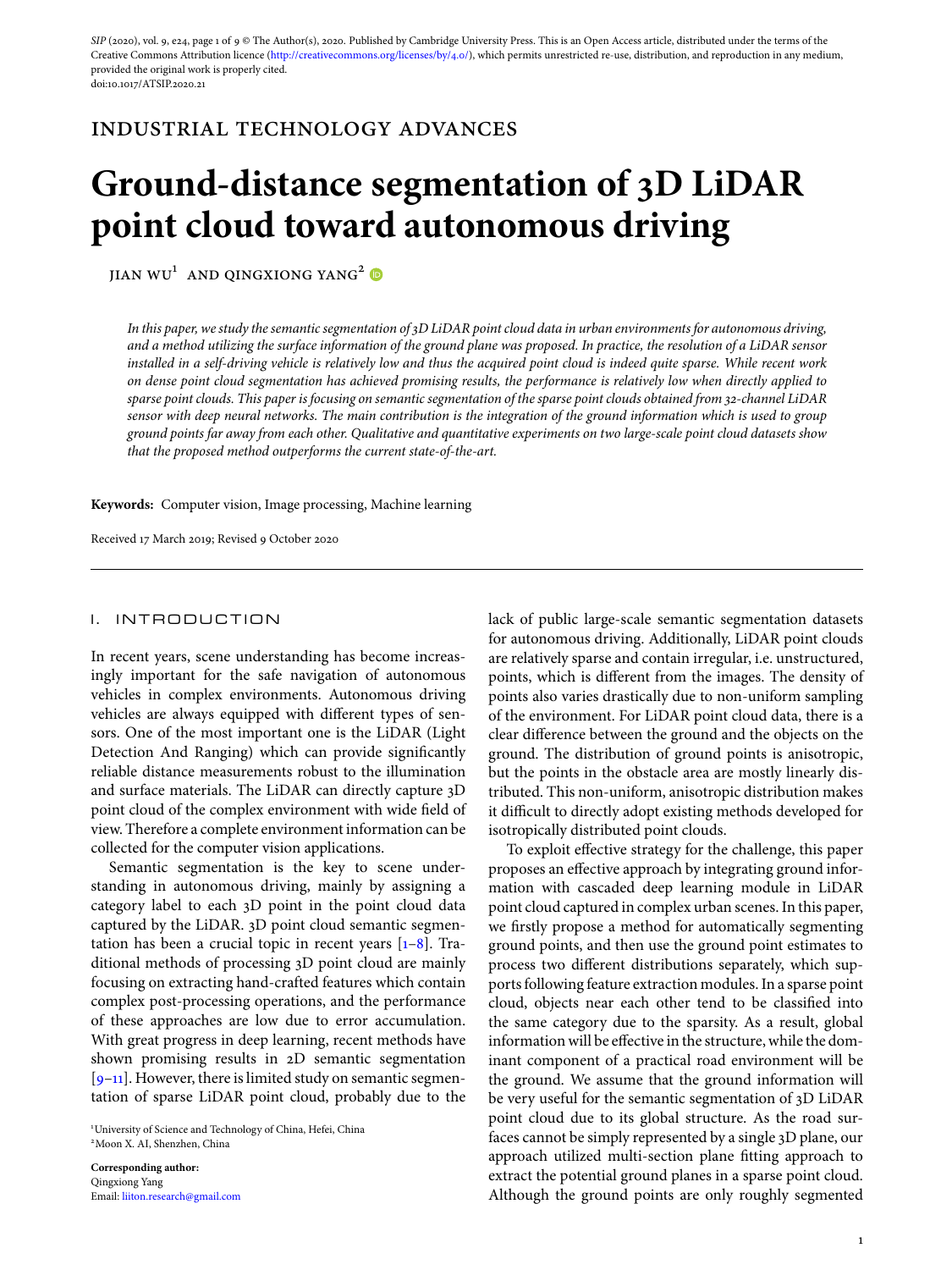

<span id="page-1-0"></span>**Fig. 1.** Different 3D point cloud dataset for semantic segmentation. (a) S3DIS. (b) Semantic3D. (c) ScanNet. (d) KITTI. (e) Oakland3D. (f) Apolloscape. (g) DF-3D.

<span id="page-1-1"></span>

| <b>Table 1.</b> Compared with different 3D point cloud dataset for semantic segmentation |                                |                          |                            |                          |                                           |                    |             |         |
|------------------------------------------------------------------------------------------|--------------------------------|--------------------------|----------------------------|--------------------------|-------------------------------------------|--------------------|-------------|---------|
|                                                                                          | $S3DIS$ $\lceil$ <sub>12</sub> | Semantics $D$ [13]       | ScanNet $\lceil 14 \rceil$ | KITTI $\lceil 15 \rceil$ | Oakland <sub>3</sub> D $\lceil 16 \rceil$ | Apolloscape $[17]$ | $DF-3D[18]$ | Ours    |
| Scene                                                                                    | Indoor                         | Outdoor                  | Indoor                     | Outdoor                  | Outdoor                                   | Outdoor            | Outdoor     | Outdooi |
| Sparse/Dense                                                                             | Dense                          | Very dense               | Dense                      | Sparse                   | Dense                                     | Dense              | Sparse      | Sparse  |
| Ground Annot.                                                                            |                                |                          |                            | N                        | N                                         |                    |             |         |
| LiDAR                                                                                    | -                              | $\overline{\phantom{0}}$ | -                          | 64E                      | $\overline{\phantom{a}}$                  |                    | 32E         | 32E     |

in the initial stage, the extracted ground points provide rich information for the subsequent feature extraction module, which is conducive to further eliminating the ambiguity between the ground and objects points. After rough segmentation of the ground points, we use deep learning methods for further feature extraction, and establish the connection between the ground points and the object points to enhance the performance of the segmentation [Fig. 1.](#page-1-0)

We also prepare a large-scale dataset for autonomous driving with full semantic segmentation of LiDAR scans. [Table](#page-1-1) [1](#page-1-1) shows that it has more information than the publiclyavailable datasets. For instance, KITTI dataset only provides bounding boxes for the task of detection but is lack of semantic annotation.

Qualitative and quantitative experiments demonstrate that the 3D LiDAR segmentation results can be significantly improved by utilizing the ground information in a weakly-supervised manner.

To sum up, the main contributions of our work are as follows:

- We build connection between ground points and object points by a ground-distance architecture for semantic segmentation of sparse LiDAR point clouds in autonomous driving scenarios.
- We build a new large-scale dataset for autonomous driving with full semantic segmentation of LiDAR scans.
- Extensive experiments on two large-scale urban datasets show that our method set achieves great performance and outperforms existing methods by a large margin.

## II. RELATED WORK

Numerous studies on scene understanding have been conducted. This section briefly discusses some recent works in dynamic outdoor scenes as follows:

- Scene understanding in autonomous driving
- Semantic segmentation of point clouds
- Semantic segmentation of large-scale LiDAR point clouds

# **A) Scene understanding in autonomous driving**

Autonomous driving has received widespread concern and development recently. Scene understanding is one of the key building blocks of autonomous driving in dynamic, real-world environments. Scene understanding tasks are mainly divided into object detection and semantic segmentation. Earlier works  $[19-23]$  $[19-23]$  have made great progress in the detection task of autonomous driving. Unfortunately, the bounding box representation can just acquire rough localization information, but lacks semantic details to distinguish different objects. Semantic segmentation provides annotation for each 3D point, which is essential for the visual perception task, because a self-driving vehicle needs to give different attention to different objects during driving, therefore semantic segmentation can provide not only the important information for vehicle decision-making, but also a powerful auxiliary role for precise positioning, which is essential in many autonomous driving applications. Previous approaches have achieved promising results in 2D semantic segmentation  $[24-26]$  $[24-26]$ . They do make good use of the texture information in 2D images. However, it is a great challenge to apply them to the unstructured 3D points.

# **B) Semantic segmentation of point clouds**

Traditional 3D semantic segmentation approaches [\[27,](#page-7-15)[28\]](#page-7-16) mainly focus on extracting hand-crafted features which contain complex post-processing operations as presented in [\[29](#page-7-17)[,30\]](#page-7-18). Meanwhile, these approaches usually need a lot of parameters and are difficult to tune, and thus the performance is relatively low compared to the recent deep neural networks-based approaches. Deep learning has been widely explored in 2D image segmentation. But until recently, significant progress was achieved by learning comprehensive and differentiated characteristics of 3D point cloud.  $[4,20,31]$  $[4,20,31]$  $[4,20,31]$  propose to represent the point cloud as a highdimension volumetric form which can be applied with 3D convolutional neural networks. This representation is constrained by its resolution due to data sparsity and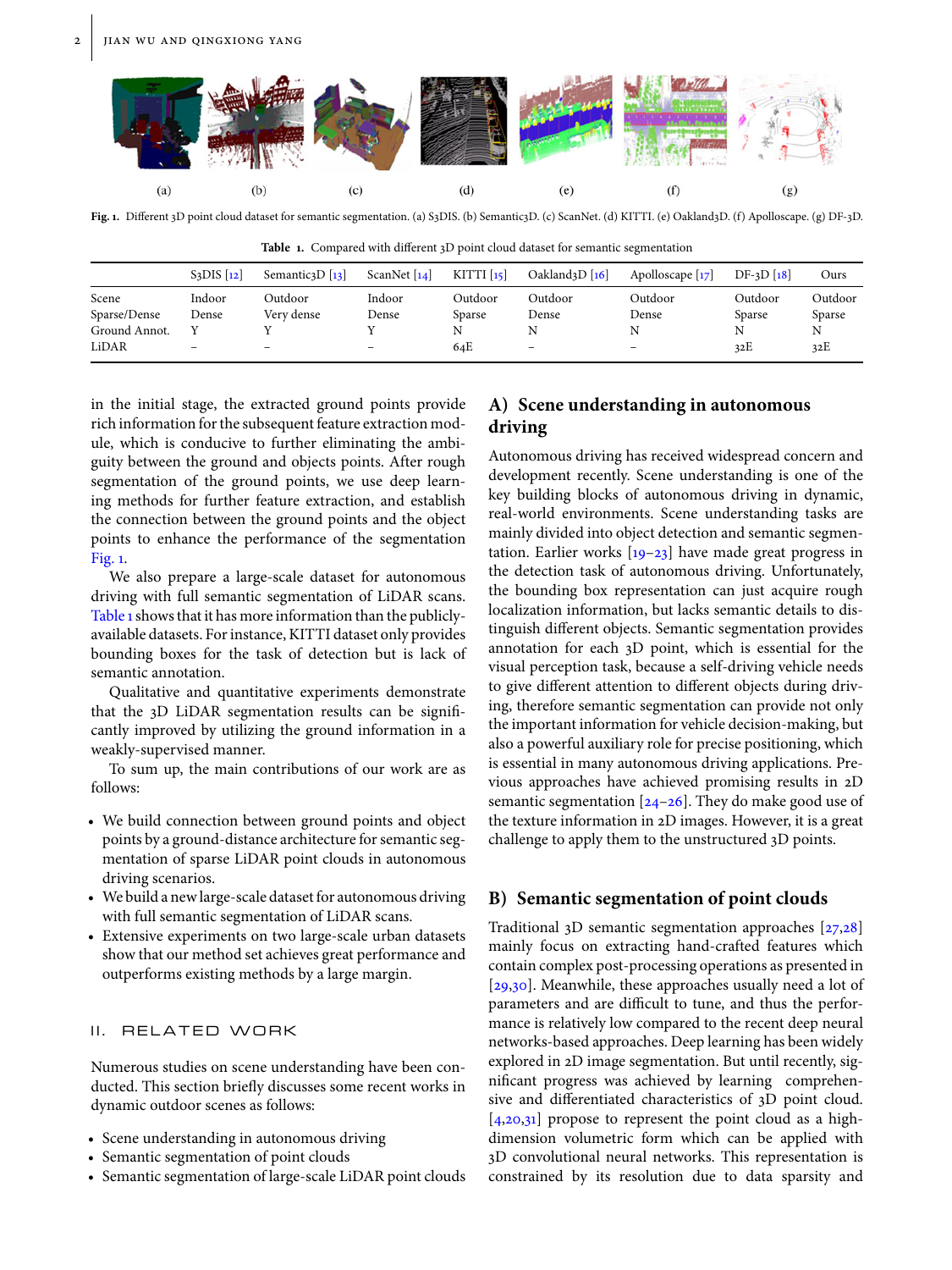

<span id="page-2-0"></span>**Fig. 2.** Multi-section ground plane segmentation. The ground plane was divided by the scanning beams. Each green dashed line represents a beam from the Velodyne HDL-32E Lidar used in this paper.

the redundant computation of 3D convolution operations which is not suitable for LiDAR point clouds. PointNet [\[7\]](#page-7-22) introduces a new architecture for the unordered and irregular raw 3D point cloud. By learning high-dimensional features with several MLPs and extracting local and global features with max-pooling, it is the first attempt to use the un-ordered point clouds as the input and apply symmetrical operators that are able to deal with ordering problem of the 3D point cloud. Finally, max pooling is used to extract global and permutation-invariant features. However, it is difficult to extract local information, which limits its generalizability to more complex environment. This problem was tackled by designing a hierarchical structure to capture more local structures in PointNet $++$  [\[6\]](#page-7-23). By applying individual PointNet architectures in a local area, PointNet++ captures local information and then applies this hierarchical architecture to exploit increasingly contextual architectures in a high-dimensional space. Although high performance has been demonstrated in the indoor scenes, neither Point-Net nor Point $Net++$  can be well generalized to the sparse outdoor point clouds captured from a 32-beam LiDAR sensor equipped on a self-driving vehicle. PointCNN [\[5\]](#page-7-24) introduces a new transfer module to learn weighting information from the original data which can benefit from the irregular and unorder 3D data, then typical 3D architecture is applied to obtain final segmentation results. Inspired by the SIFT feature extractor [\[32\]](#page-8-0), PointSIFT [\[2\]](#page-7-25) employs local octant directional vectors as feature extraction layers which show good results in indoor scenes. OctNet [\[8\]](#page-7-1) uses octree architecture to express input point clouds. The memory cost of this method is too high for the autonomous driving application.

# **C) Semantic segmentation of large-scale LiDAR point clouds**

The primary challenge of LiDAR perception on the whole may be the sparse and large-scale characteristic of 3D point cloud. SPG [\[3\]](#page-7-26) manages to summarize the local relationships in a similar fashion to PointNet by coarsely segmenting a point cloud into a superpoint graph (SPG). A SPG is designed for the large-scale 3D outdoor point clouds. Superpoints are locally coherent, geometrically homogeneous groups of points that get embedded by feature extractors. SPG outperforms the previous methods designed for dense point clouds. Due to the heavy workload for data

annotating, a large-scale LiDAR dataset captured by a lowresolution LiDAR sensor for semantic segmentation was not available. Approaches were proposed by projecting the 3D LiDAR point clouds to a number of 2D images from different viewing directions [\[33](#page-8-1)[,34\]](#page-8-2) or using synthetic data [\[35](#page-8-3)[,36\]](#page-8-4). SqueezeSeg [\[34\]](#page-8-2) uses a spherical projection of the point cloud enabling the usage of 2D convolutions and conditional random fields (CRF) for semantic segmentation. This representation allows to perform the segmentation by utilizing a light-weighted full convolutional network, and the last step will join the 2D segmentation results to form the  $3D$  segmentation results. PointSeg  $[33]$  improves the CRF procedure of SqueezeSeg to provide more local details. SqueezeSegv2  $[37]$  improves the architecture of Squeeze-Seg with a new module named Context Aggregation Module and uses batch normalization and focal loss strategies to improve its robustness and effectiveness. However, the performance of these approaches is relatively low for the autonomous driving application, especially on small objects such as pedestrians and cyclists. Additionally, there is a gap between the actual sparse 3D point cloud and their 2D projections or the corresponding synthetic data [Fig. 2.](#page-2-0)

## III. APPROACH

Given a 3D LiDAR point cloud which can be acquired by the LiDAR sensor, we aim at assigning a semantic label to each 3D point. [Figure 3](#page-3-0) gives a brief overview of the proposed architecture which consists of three modules: (1) The ground plane fitting module separates the input point cloud into the ground and object points, and the pseudo ground annotations will be used for weak supervision in subsequent network. (2) The feature extraction module represents the point cloud as superpoint structure. Local and global feature will be extracted in several MLPs followed by the max-pooling operations. (3) The distance feature extraction module connects the ground points and object points in order to make good use of the ground plane in the point cloud.

# <span id="page-2-1"></span>**A) Ground point estimation**

There is a visual discrimination in data distribution between the objects on the ground and the ground. The distribution of ground points is anisotropic, but points in the obstacle area are linearly distributed. This non-uniform, anisotropic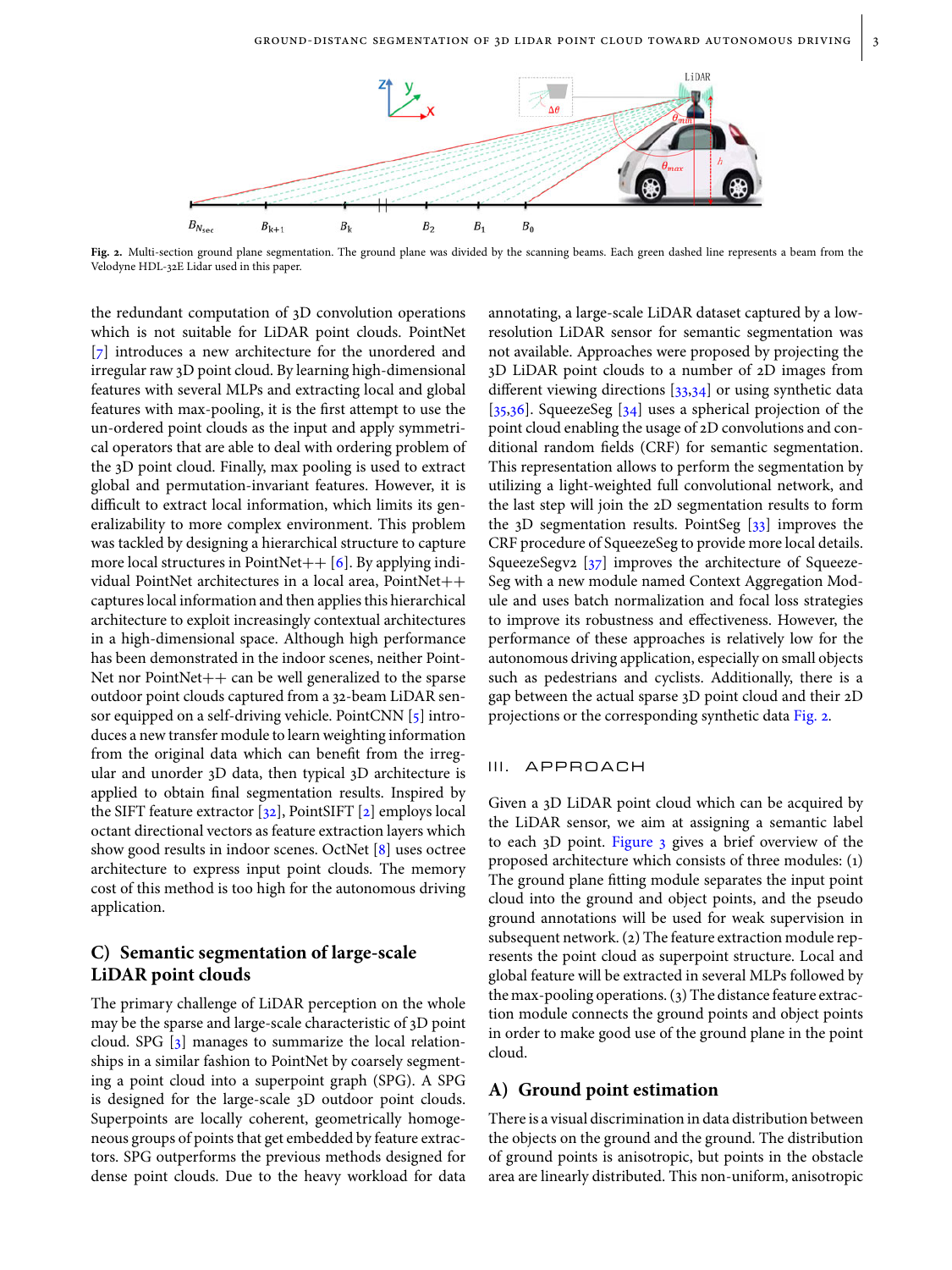

<span id="page-3-0"></span>**Fig. 3.** The proposed framework for point cloud semantic segmentation. We firstly roughly extract ground points from the input point cloud using a multi-section plane-fitting approach. Then the point cloud is separated into multiple parts for feature extraction. Local features and global features will be extracted from each part by utilizing MLPs. The roughly-segmented ground and object points are fed into the proposed distance feature extraction module to capture the relationship between the object and ground points. By concatenating the distance affinity feature, local feature, and global feature, each point is classified into *K* categories for the final prediction of semantic labels.

distribution makes it difficult to directly adopt the stateof-the-art semantic segmentation approaches which were proposed for isotropically distributed point clouds. The 3D structure of a real-world driving scenario is extremely complex, a ground surface is not a simple 3D plane. As a result, using a single plane model to model the ground surface is not sufficient in the autonomous driving application. In our framework, a multi-segment plane fitting approach was proposed to model the ground points, and ground points are partially divided from a point cloud. The ground point estimates were then used as the pseudo labels for feature extraction. Our approach is motivated by the assumptions that most objects such as vehicles and pedestrians will be above the ground. We suppose that when the ground can be well extracted, then the segmentation accuracy of the other categories can be improved as well. Meanwhile, we empirically find that the ground plays a significant role in the segmentation of sparse point clouds, the objects consisted the number of points, mutual interference among the points leads to segmentation ambiguities.

We first separate the input point cloud into a number of regions along the driving direction (and let it be the *x*-axis) of a self-driving vehicle.

The variance of the angle interval  $\triangle \theta$  between two beams of the LiDAR is normally very small. As a result, the density of point mainly changes on the horizontal distance of the traveling vehicle. As shown in [Fig. 2,](#page-2-0) the input point cloud is mainly divided according to the angular interval of the rays. Take part of the point cloud in front of a moving vehicle for example, we will divide these 3D points into *Nsec* parts by calculating a set of area boundaries  ${B_k}_{k=0,\dots,N_{\text{sec}}}$  as

$$
B_k = h \tan(\theta_{min} + k\mu \Delta \theta), \ k = 0, \ldots, N_{sec}, \qquad (1)
$$

where *h* is the vertical distance between the ground and the LiDAR installed on moving vehicle. θ*min* and θ*max* represent the range of minimum and maximum scanning angles of the LiDAR. *Nsec* is the default number of sections, and  $\mu$  denote the number of scanning rays in each block. The 3D points with *x* coordinates residing in  $(B_{k-1}, B_k]$  will

be assigned to block *Sk*. For each divided block, we use RANSAC [\[38\]](#page-8-6) to estimate a ground plane, and compute the parameters of a plane model using different observations from the data subsets. Points of both the ground and the objects will cause ambiguity for plane fitting. In order to reject outliers, we crop the point cloud by setting a limit to the ranges of the *y*-axis and *z*-axis values. When the ground points of the point cloud were extracted, they will be used to distinguish non-ground points from ground points by distance measurement. For a point at position  $\mathbf{p} = (x, y, z)$  in a section  $S_k$ , if its Euclidean distance to the plane  $d(p, P_k)$ is larger then a threshold  $\sigma$ , it will be temporarily considered as an object point. Otherwise, it is classified as a ground point.

## **B) Feature extraction**

Due to long-range scanning characteristic of the point cloud, it is challenging to represent and extract useful information from an extremely sparse point cloud. Previous works usually attempt to utilize the 2D image representation projecting from the 3D points. However, the segmentation result is often a lack of accuracy due to the limited resolution of 2D images. As a result, it is especially not suitable for small objects.

Recent approaches such as [\[3\]](#page-7-26) have shown the effective progress in the application of graph-based representation of the point clouds in large-scale urban scenes. This method does not classify individual points, but divides them into simple geometric superpoint structures, therefore the scale of the large-scale data can be reduced significantly.

The step of partition is defined as an optimization problem in  $[3]$ , which could be seen as Lo variant  $[39]$  that can quickly find an approximate solution with a few graph-cut iterations. The solution of optimization problem is defined as super point. Then a graph is defined as  $G = (S, E; F)$ whose nodes are the set of super points *S* and edges *E* represent the adjacency between super points.

The processing method is similar to superpixel methods for image segmentation which divided the point clouds as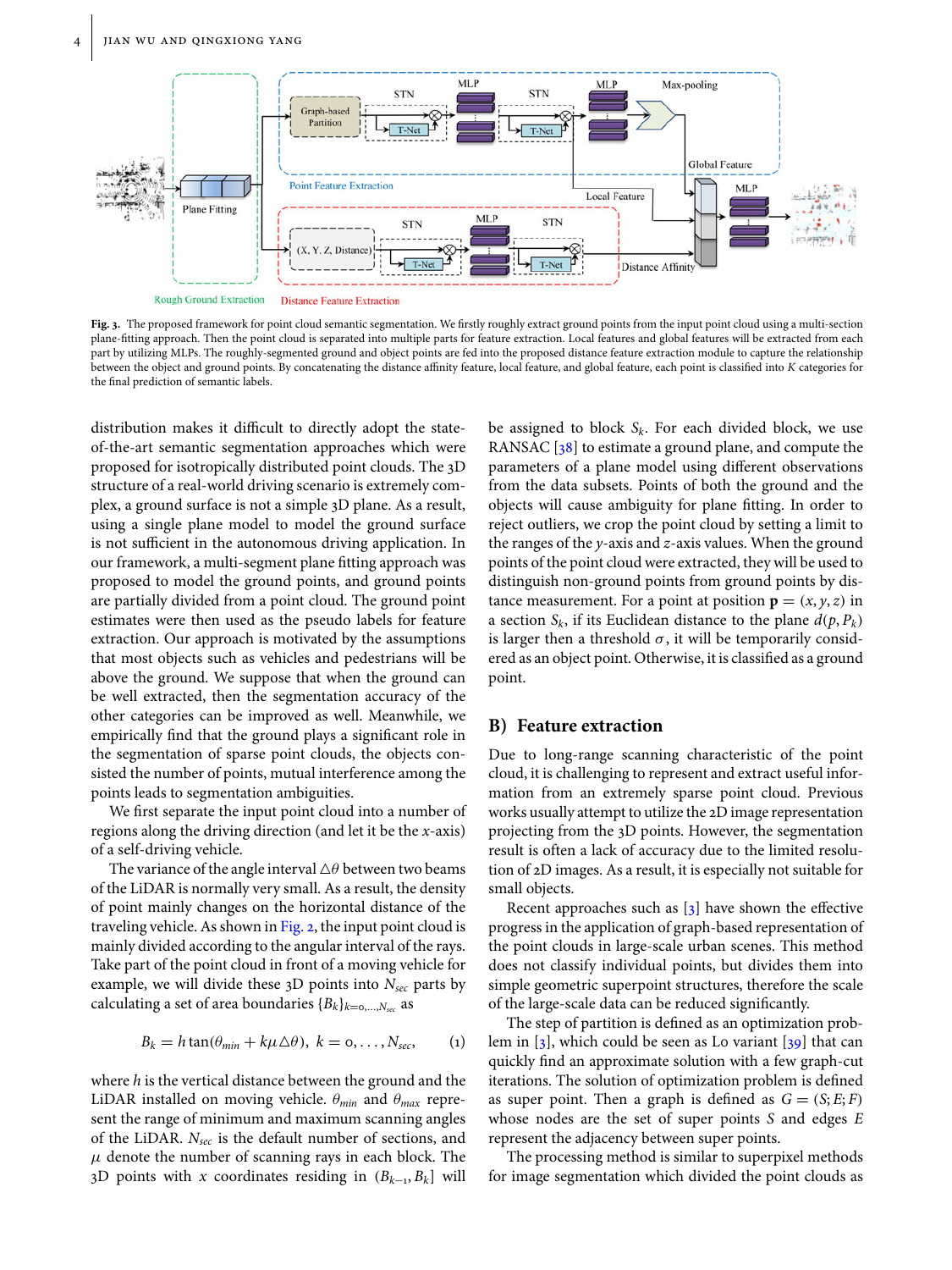several super points. The step is purely unsupervised and makes use of the different dimensionality feature including linearity, planarity, scattering, verticality, and elevation which can maintain the original feature of the 3D point cloud in the whole scene. In the proposed architecture, we also apply a graph-based partition step of the input point cloud. The input large-scale point cloud will be separated into ground parts and object parts. We then apply graph-based step on the ground points and object points individually.

The PointNet [\[7\]](#page-7-22) is used for point feature extraction due to its simplicity and efficiency. It is applied for each set of points that are clustered as a superpoint. In order to learn spatial information of different parts of point clouds, each superpoint graph is rescaled to the unit sphere before the extracting steps. [Figure 3](#page-3-0) illustrates the detailed architecture in the point feature extraction module. We employ a Spatial Transform Network (STN) which is combined with T-Net and the transform matrix to align the points in each superpoint to a standard space in the position and feature level.

We also apply Multi-Layer Perceptron (MLP). The values of MLPs have been presented in [Fig. 3.](#page-3-0) The MLPs are used to map the input points independently and identically to a higher-dimensional space which can extract the feature of the point cloud.

MLP returns a feature vector with dimension 64 in local feature and 512 in global feature for each point in the superpoint. For each point in whole point cloud, the local and global feature are aggregated with a 576-D feature vector.

In our architecture, we also build the connection between the ground points and the object points above the ground by utilizing the distance above the ground surface as an extra affinity for feature embedding. The point cloud is computed against the estimated ground model for each point, then we acquire the distances from the point to its projection on the plane model. As shown in the distance feature extraction module in [Fig. 3,](#page-3-0) we use the position and distance as input which is represented as  $(x, y, z, d)$ , where *d* represents the distance described above. It allows us to compute a height value with respect to the ground plane. Then the  $(x, y, z)$ coordinates and distances are separately analyzed by the partial PointNet with STNs and MLPs. After the embedding module, we acquire the features embedded with distance affinity in the dimension of  $N \times$  512. These features extract more information from the point cloud. Finally, different features are concatenated for semantic segmentation.

#### **C) Weighted loss function**

To better combine the ground affinity, the entire framework in this paper is trained by cross-entropy loss with the ground estimates computed automatically as described in Section [A.](#page-2-1) It can be seen that there is a severe imbalance in the number of categories in the point cloud dataset, which is biased toward dominant classes rather than the others from the perspective of having higher number of instances. For instance, the number of instances for *vehicles* class is higher

than the others. The imbalance condition may lead to lower performance for the class with few instances.

In order to solve the imbalanced dataset problem and give more attention to the small objects, we utilize a weighted cross-entropy loss, which can not only classify different objects correctly, but also enhance mean IoU measurement metric of point-wise classification. Let

$$
L_{weighted} = -\frac{1}{N} \sum_{i=1}^{N_t} \sum_{k=1}^{K} \alpha_k y_{ik} \log p_{ik},
$$
 (2)

where  $p_{ik}$  represents the probability that the *i*th point belongs to the *k*th category, and the input point cloud to network has a total of  $N_t$  points. We give different weights to different categories according to their frequency in the dataset  $\alpha_k = f_{\text{med}}/f_k$ , where  $f_k = \sum_{i=1}^M N_{ik}$  represents the total number of points of *k*th category in the entire training set.  $f_{med}$  is the median of  $f_k$  in all  $K$  categories.

#### IV. EXPERIMENTAL RESULTS

In this chapter, we evaluate our architecture on a new sparse LiDAR dataset captured using a velodyne HDL-32E LiDAR on a passenger car in the dynamic scene. This LiDAR has 32 beams, and it is a very popular sensor in the autonomous driving society. This section first introduces this dataset and then the evaluation metric in detail. The implementation details will be introduced, followed by the experimental results [\(Fig. 4\)](#page-5-0).

## **A) Datasets**

A LiDAR sensor is capable of continuously transmitting and receiving scanning lasers over a 360-degree range. LiDAR is now a key component of a self-driving vehicle as it provides an accurate 3D representation of the driving environment. The 64-beam LiDAR were used in the previous dataset. For instance, the KITTI dataset [\[15\]](#page-7-7) is applied for 3D object detection in autonomous driving. However, 32-beam LiDAR sensors are more popular recently due to its cost and long-range sensing ability. Meanwhile, it has a smaller size and thus is easier for installation. Due to the lack of data and the sparseness of the point cloud, it is challenging to apply deep neural network to point clouds captured from 32-beam LiDAR, which is the target of this paper.

#### *DF-3D dataset.*

Alibaba AI Lab<sup>®</sup> releases a DF-3D dataset [\[18\]](#page-7-10), which is a point cloud dataset for the semantic segmentation problem. It contains many complex scenes, including city blocks, residential areas, highway landscapes, and rural roads. This dataset contains 80 000 point-wise labeled 3D scans, while the training/testing set are divided as 50 000/30 000. Each 3D scan contains about 50 000 3D points. The labels contain seven categories: *cyclist, pedestrian, tricycle, small mot, big mot, crowds, and others*. The category of "others" belongs to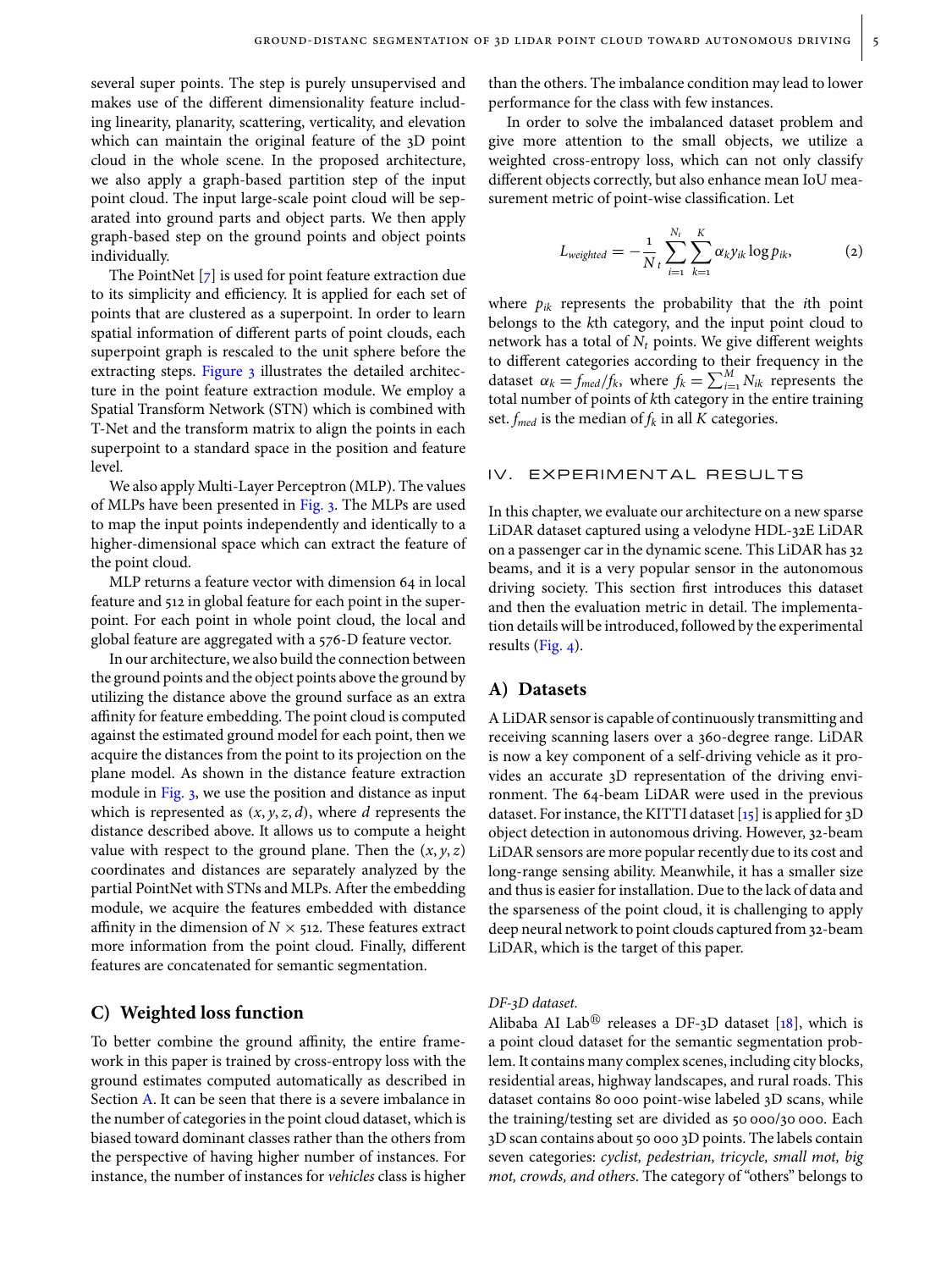

<span id="page-5-0"></span>**Fig. 4.** Visual evaluation of the proposed semantic segmentation approach. From left to right: the input point cloud, the semantic segmentation results of PointNet [\[7\]](#page-7-22), SPG [\[3\]](#page-7-26), proposed approach, and the ground truth, respectively. The close-ups are also included to demonstrate the effectiveness for both small and large objects. The cyan ground points in (e) are not manually annotated but segmented using the plane fitting module described in Section [A](#page-2-1) as pseudo labels.

non-moving or moving objects on effective driving area of streets, but is different from the other six classes. The background and ground points are not labeled in this dataset which were regarded as "unlabeled" class. The ground truth of the test set is not available. As a result, we randomly split the original training set into a new training set with 35 000 frames and a new testing set with 15 000 frames as motivated by  $[40]$ . Each 3D point has a corresponding position  $(x, y, z)$ and the intensity value.

## *Semantic-LiDAR dataset.*

In order to conduct a more comprehensive evaluation of our method, in addition to the DF-3D dataset, we also collect a new dataset. The point cloud data are captured using a similar LiDAR as the DF-3D dataset, with a minor difference for the annotated categories. Different from DF-3D dataset, there are five classes in our own dataset: *cyclist, pedestrian,* *tricycle, car, and others*, while the training/testing set are divided as 2400/600 with total 3000 frame.

#### *Evaluation metrics.*

In order to quantitatively evaluate our method and compare it with the state-of-the-art, a metric that was widely used in previous works [\[13\]](#page-7-5) in large-scale outdoor scenarios was adopted: *IoU*(Intersection over Union) over each class, mIoU(average IoU) over all classes, and the OA(overall accuracy).

#### *Implementation details.*

The proposed architecture is implemented by utilizing PyTorch [\[41\]](#page-8-9) framework and trained on 4 GTX 1080 Ti GPUs. The optimization is achieved by the Adam optimizer  $[42]$  and the initial learning rate is 0.01. The batch size is set as 20 during training. The network is trained for 300 epochs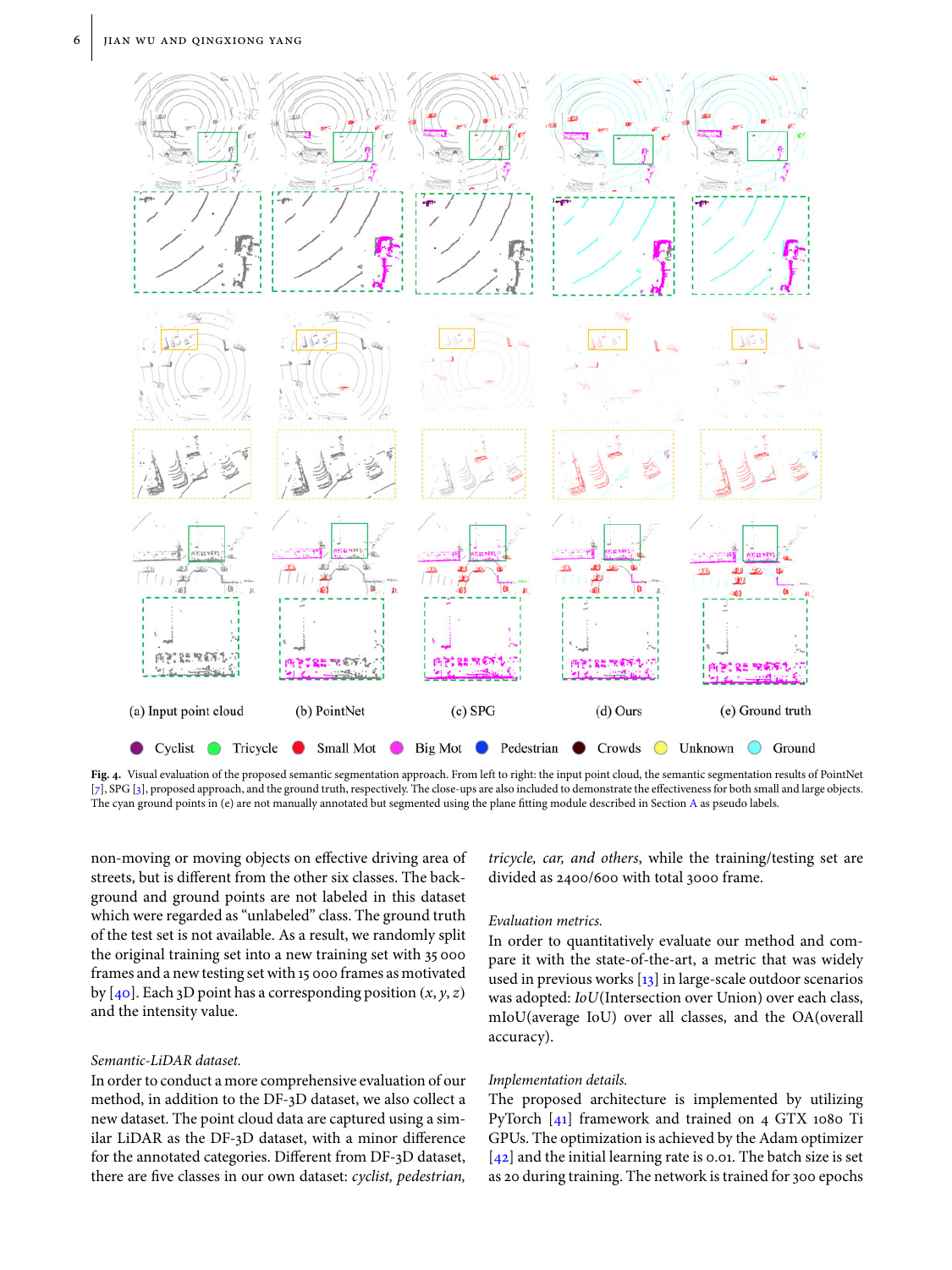<span id="page-6-0"></span>Table 2. Evaluation on the DF-3D dataset. We show the quantitative results for each category in DF-3D dataset, our method outperforms the state-of-the-art through out the categories especially the *bigmot* class. 6pt

| Methods             | Smallmot | Crowds | Pedestrian | Cvclist | Tricycle | Bigmot | Others | $mIoU$ (%) | OA. (%) |
|---------------------|----------|--------|------------|---------|----------|--------|--------|------------|---------|
| $3D$ FCN [43]       | 22.7     | 1.2    | 0.6        | 4.7     | 2.1      | 21.4   | 6.2    | 8.4        | 10.1    |
| PointNet [7]        | 45.8     | 3.1    | 2.2        | 8.4     | 5.3      | 54.4   | 13.3   | 19.0       | 22.6    |
| PointNet $++$ [6]   | 48.3     | 2.7    | 3.9        | 10.5    | 5.6      | 50.1   | 12.9   | 19.2       | 23.0    |
| PointCNN $\lceil$ 5 | 50.4     | 3.3    | 6.8        | 8.2     | 6.2      | 46.9   | 15.2   | 19.6       | 23.3    |
| SPG [3]             | 68.5     | 9.8    | 8.4        | 19.2    | 7.3      | 60.1   | 23.2   | 26.8       | 30.2    |
| Ours                | 70.2     | 11.3   | 11.1       | 22.3    | 10.1     | 69.1   | 23.7   | 31.1       | 34.7    |

<span id="page-6-1"></span>**Table 3.** Evaluation on the Semantic-LiDAR dataset. The quantitative results for each category are shown in the table. Note that the proposed method performs better for both small objects and big objects, resulting in 5% segmentation accuracy improvement on average comparing to the

| Methods                    | Vehicle | Cvclist | Pedestrian | Tricycle | Others | $mIoU$ (%) | OA. (%) |
|----------------------------|---------|---------|------------|----------|--------|------------|---------|
| $3D$ FCN $\left[43\right]$ | 48.5    | 1.3     | 1.2        | 1.2      | 9.4    | 12.3       | 13.8    |
| PointNet [7]               | 69.5    | O.7     | 5.2        | 13.8     | 2.2    | 13.1       | 14.8    |
| PointNet++ $[6]$           | 73.2    | 2.6     | 9.8        | 18.6     | 5.5    | 21.9       | 23.7    |
| PointCNN $\lceil$ 5        | 70.4    | 8.3     | 10.5       | 14.2     | 7.7    | 22.3       | 24.5    |
| SPG [3]                    | 78.5    | 3.5     | 8.5        | 16.5     | 4.2    | 22.2       | 24.1    |
| Ours                       | 80.7    | 16.7    | 12.2       | 17.2     | 10.3   | 27.4       | 29.3    |

with the learning rate decay of 0.7 at epochs 150, 200, and 250.

## **B) Quantitative evaluation**

[Tables 2](#page-6-0) and [3](#page-6-1) present the quantitative evaluation results on the 3D-DF dataset and our dataset, which demonstrate that the proposed method outperforms the state-of-the-art for semantic segmentation on sparse point clouds.

The detection or semantic segmentation of small objects is quite challenging in the computer vision community  $[25,44,45]$  $[25,44,45]$  $[25,44,45]$ . [Tables](#page-6-0) [2](#page-6-0) and [3](#page-6-1) show that the state-of-the-art performs poorly on the small objects (e.g. *crowds, pedestrian, and tricycle*, etc.) on sparse point clouds, while the proposed method has a higher performance around the small objects. For instance, the *pedestrian* category generally has only a few sparse points. It is extremely difficult to identify and perceive the sparse points. However, visual evaluation shows that the better performance can be obtained from the proposed architecture.

## **C) Qualitative evaluation**

[Figure 5](#page-6-2) presents the visual evaluation on the segmentation results on the 3D-DF dataset, which contains fine-grained semantic categories (e.g. crowds and pedestrian, big mot and small mot) that can effectively illustrate the model performance. Note that the segmentation results obtained from the proposed method are visually more accurate than the state-of-the-art, especially from the close-ups.

As can be seen from the close-ups (in green boxes) of the first row in [Fig. 4,](#page-5-0) the proposed method correctly separates all small and large objects above the ground. However, the other methods either miss the small object category or cannot handle large vehicles. Meanwhile, it can be seen that our method is robust to points far from the LiDAR due to the integration of the ground information.



<span id="page-6-2"></span>**Fig. 5.** A picture of the LiDAR and the corresponding passenger car used to captured the proposed dataset.

The close-ups (in orange boxes) of the second row in [Fig. 4](#page-5-0) show that when there are many vehicles in a small region, the current state-of-the-art methods will fail. The proposed method can better separate this type of crowd scenes. The close-ups (in green boxes) of the third row in [Fig. 4](#page-5-0) show that our approach is robust to large objects(*big mot*) which is easier to be misclassified in some complex urban scenes. From the visualized results, we can conclude that the proposed approach outperforms the stateof-the-art both quantitatively and qualitatively.

## V. CONCLUSION

Autonomous driving is quite challenging and one of the main difficulties is the semantic segmentation of the point clouds acquired from the LiDAR sensor. Due to the requirement of real-time sensing and limited production cost, most of the LiDAR sensors used in self-driving cars can only acquire sparse point clouds. On the other hand, the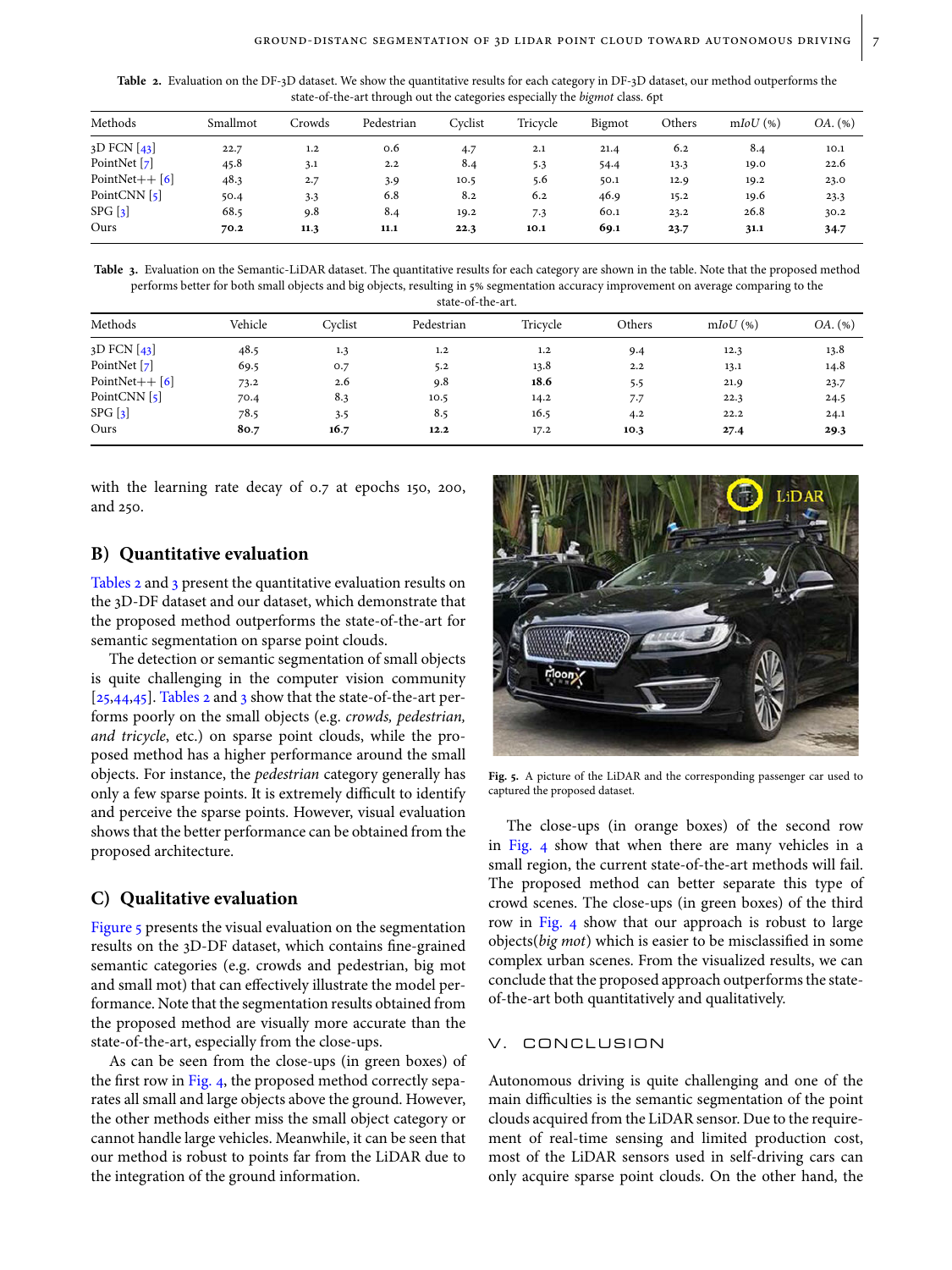state-of-the-art semantic segmentation methods were mostly developed for dense 3D point clouds. As a result, this paper proposes an effective architecture for performing semantic segmentation of sparse LiDAR point clouds by implicitly incorporating the ground information. Extensive experiments on two new large-scale point cloud semantic segmentation datasets show that the proposed method performs favorably against the state-of-the-art both quantitatively and qualitatively.

Nevertheless, the proposed framework is not an end-toend architecture which is likely to be a better solution. The direct use of the distance to the ground surface as an extra channel for feature embedding could be improved as well as it will depend on the accurate extraction of the ground points. A more effective architecture that better utilizes the ground knowledge will be investigated. In this near future, efficient architecture will be also explored to achieve realtime performance, aiming at a better understanding of the 3D environment of a self-driving vehicle.

#### REFERENCES

- <span id="page-7-0"></span>[1] Boulch, A.; Saux, B.L.; Audebert, N.: Unstructured point cloud semantic labeling using deep segmentation networks, in *Proc. of the Workshop on 3D Object Retrieval*, 17–24. Eurographics Association, 2017.
- <span id="page-7-25"></span>[2] Jiang, M.; Wu, Y.; Lu, C.: PointSIFT: a SIFT-like network module for 3D point cloud semantic segmentation. *CoRR*, 2018.
- <span id="page-7-26"></span>[3] Landrieu, L.; Simonovsky, M.: Large-scale point cloud semantic segmentation with superpoint graphs, in *Proc. IEEE Conf. Computer Vision and Pattern Recognition (CVPR)*, 7, 2018, 4558–4567.
- <span id="page-7-19"></span>[4] Li, Y.; Bu, R.; Sun, M.; Wu, W.; Di, X.; Chen, B.: SEGCloud: semantic segmentation of 3D point clouds, in *Int. Conf. on 3D Vision*, 2017, 537–547.
- <span id="page-7-24"></span>[5] Li, Y.; Bu, R.; Sun, M.; Wu, W.; Di, X.; Chen, B.: PointCNN: convolution on X-transformed points, in *Proc. of the Int. Conf. on Neural Information Processing Systems*, 2018, 820–830.
- <span id="page-7-23"></span>[6] Qi, C.R.; Su, H.; Kaichun, M.; Guibas, L.: Pointnet++: deep hierarchical feature learning on point sets in a metric space, in *Proc. of the Int. Conf. on Neural Information Processing Systems, 9*, 2017, 5105–5114.
- <span id="page-7-22"></span>[7] Qi, C.R.; Su, H.; Kaichun, M.; Guibas, L.: Pointnet: deep learning on point sets for 3D classification and segmentation, in *Proc. IEEE Conf. Computer Vision and Pattern Recognition (CVPR), 7*, 2017, 77–85.
- <span id="page-7-1"></span>[8] Riegler, G.; Ulusoy, A.O.; Geiger, A.: OctNet: learning deep 3D representations at high resolutions, in *Proc. IEEE Conf. Computer Vision and Pattern Recognition (CVPR), 7*, 2017, 3577–3586.
- <span id="page-7-2"></span>[9] Chen, L.-C.; Papandreou, G.; Kokkinos, I.; Murphy, K.; Yuille, A.L.: Deeplab: semantic image segmentation with deep convolutional nets, atrous convolution, and fully connected crfs. *IEEE Trans. Pattern. Anal. Mach. Intell*., **40** (4) (2018), 834–848.
- [10] Kirillov, A.; He, K.; Girshick, R.; Rother, C.; Dollár, P.: Panoptic segmentation, in *Proc. IEEE Conf. Computer Vision and Pattern Recognition (CVPR), 7*, 2019, 9404–9413.
- <span id="page-7-3"></span>[11] Long, J.; Shelhamer, E.; Darrell, T.: Fully convolutional networks for semantic segmentation, in *Proc. IEEE Conf. Computer Vision and Pattern Recognition (CVPR), 7*, 2015, 3431–3440.
- <span id="page-7-4"></span>[12] Armeni, I., *et al.*: 3D semantic parsing of large-scale indoor spaces, in *Proc. of the IEEE Conf. on Computer Vision and Pattern Recognition*, 2016, 1534–1543.
- <span id="page-7-5"></span>[13] Hackel, T.; Savinov, N.; Ladicky, L.; Wegner, J.D.; Schindler, K.; Pollefeys, M.: Semantic3d. net: a new large-scale point cloud classification benchmark, in *ISPRS Annals of the Photogrammetry*, Remote Sensing and Spatial Information Sciences, 2017, 91–98.
- <span id="page-7-6"></span>[14] Dai, A.; Chang, A.X.; Savva, M.; Halber, M.; Funkhouser, T.A.; Nießner, M.: Scannet: richly-annotated 3D reconstructions of indoor scenes, in *Proc. IEEE Conf. Computer Vision and Pattern Recognition (CVPR)*, vol. 2, p. 10, 2017.
- <span id="page-7-7"></span>[15] Geiger, A.; Lenz, P.; Urtasun, R.: Are we ready for autonomous driving? The kitti vision benchmark suite, in *Proc. IEEE Conf. Computer Vision and Pattern Recognition (CVPR), 7*, 2012, 3354–3361.
- <span id="page-7-8"></span>[16] Munoz, D.; Bagnell, J.A.D.; Vandapel, N.; Hebert, M.: Contextual classification with functional max-margin markov networks, in *IEEE Computer Society Conf. on Computer Vision and Pattern Recognition (CVPR)*, June 2009.
- <span id="page-7-9"></span>[17] Huang, X., *et al.*: The apolloscape dataset for autonomous driving, in *Proc. of the IEEE Conf. on Computer Vision and Pattern Recognition Workshops*, 2018, 954–960.
- <span id="page-7-10"></span>[18] DataFountain: [https://www.datafountain.cn/competitions/314/details/](https://www.datafountain.cn/competitions/314/details/rank?sch=1367&page=1&type=A) [rank?sch=1367&page=1&type=A.](https://www.datafountain.cn/competitions/314/details/rank?sch=1367&page=1&type=A) 4 September 2018.
- <span id="page-7-11"></span>[19] Maturana, D.; Scherer, S.: VoxNet: a 3D convolutional neural network for real-time object recognition, in *IEEE Int. Conf. on Intelligent Robots and Systems (IROS)*, 2015, 922–928.
- <span id="page-7-20"></span>[20] Qi, C.R.; Su, H.; Nießner, M.; Dai, A.; Yan, M.; Guibas, L.J.: Volumetric and multi-view cnns for object classification on 3d data, in *Proc. IEEE Conf. Computer Vision and Pattern Recognition (CVPR)*, 2016, 5648–5656.
- [21] Shi, S.; Wang, X.; Li, H.: Pointrcnn: 3D object proposal generation and detection from point cloud, 2019, 770–779.
- [22] Song, S.; Xiao, J.: Deep sliding shapes for amodal 3D object detection in RGB-D images, in *Proc. IEEE Conf. Computer Vision and Pattern Recognition (CVPR)*, 2016, 808–816.
- <span id="page-7-12"></span>[23] Wang, Z.; Jia, K.: Frustum convnet: sliding frustums to aggregate local point-wise features for amodal 3D object detection. *arXiv preprint arXiv:1903.01864*, 2019.
- <span id="page-7-13"></span>[24] Teichmann, M.; Weber, M.; Zoellner, M.; Cipolla, R.; Urtasun, R.: Multinet: real-time joint semantic reasoning for autonomous driving, in *IEEE Intelligent Vehicles Symp. (IV)*, 2018, 1013–1020.
- <span id="page-7-27"></span>[25] Wang, P., *et al.*: Understanding convolution for semantic segmentation, in *IEEE Winter Conf. on Applications of Computer Vision (WACV)*, 2018, 1451–1460.
- <span id="page-7-14"></span>[26] Yang, G.; Zhao, H.; Shi, J.; Deng, Z.; Jia, J.: SegStereo: exploiting semantic information for disparity estimation, in *Proc. of the European Conf. on Computer Vision*, 2018, 636–651.
- <span id="page-7-15"></span>[27] Chen, D.-Y.; Tian, X.-P.; Shen, Y.-T.; Ouhyoung, M.: On visual similarity based 3D model retrieval, in *Computer Graphics Forum*, 2003, 223–232.
- <span id="page-7-16"></span>[28] Sun, J.; Ovsjanikov, M.; Guibas, L.: A concise and provably informative multi-scale signature based on heat diffusion, in *Computer Graphics Forum*, vol. 28, 2009. Wiley Online Library, 1383–1392.
- <span id="page-7-17"></span>[29] Feng, C.; Taguchi, Y.; Kamat, V.R.: Fast plane extraction in organized point clouds using agglomerative hierarchical clustering, in *2014 IEEE Int. Conf. on Robotics and Automation (ICRA)*, 2014, 6218–6225.
- <span id="page-7-18"></span>[30] Himmelsbach, M.; Mueller, A.; Lüttel, T.; Wünsche, H.-J.: Lidar-based 3D object perception, in *Proc. of 1st Int. Workshop on Cognition for Technical Systems*, vol. 1, 2008.
- <span id="page-7-21"></span>[31] Wu, Z.; Song, S.; Khosla, A.; Yu, F.; Zhang, L.; Tang, X.; Xiao, J.: 3D shapenets: a deep representation for volumetric shapes, in *Proc. of the IEEE Conf. on Computer Vision and Pattern Recognition*, 2015, 1912–1920.